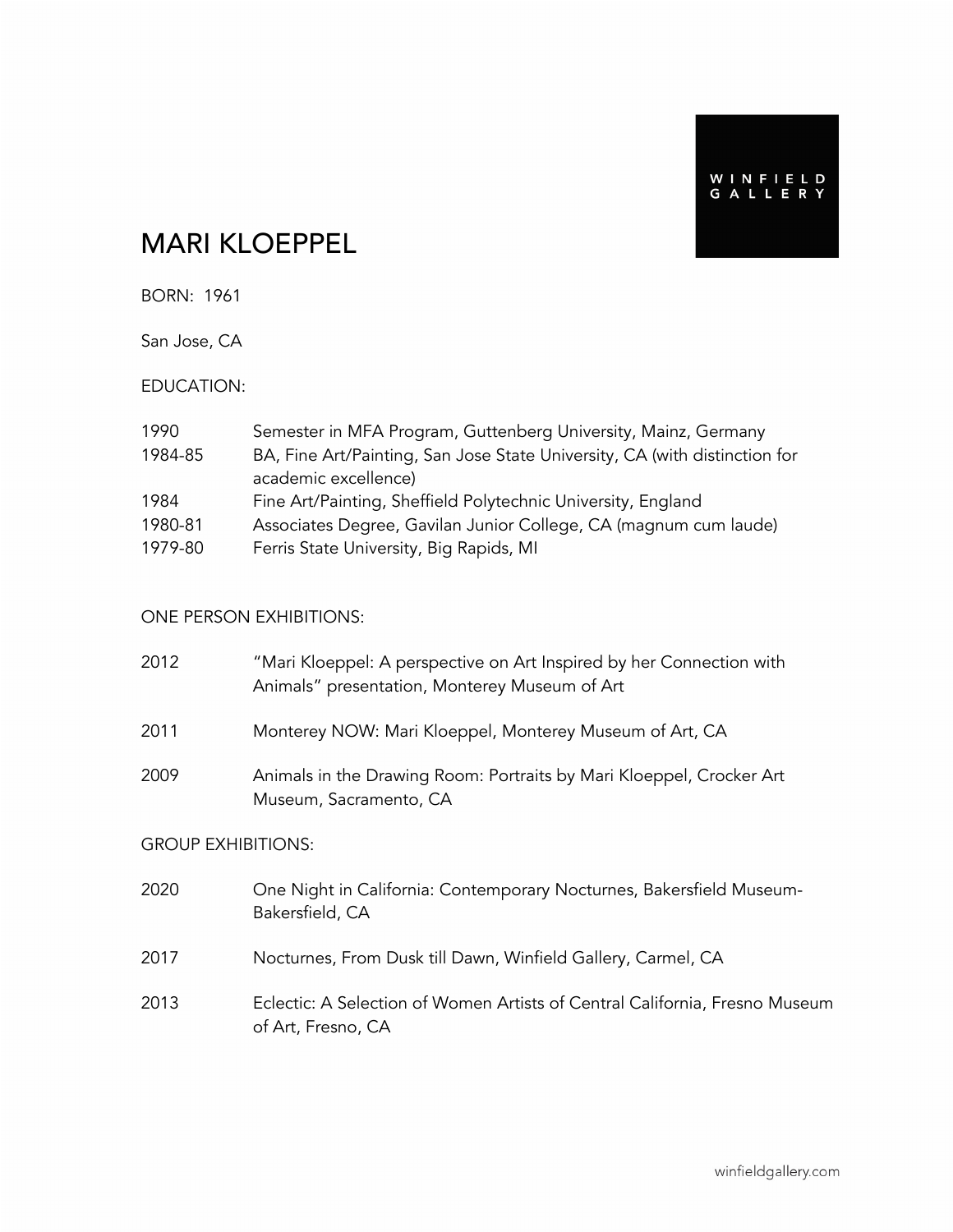#### WINFIELD GALLERY

### MARI KLOEPPEL

#### PUBLICATIONS:

"Animal Instincts, Mari Kloeppel", Monterey County Herald, 2009 "Animal Magnetism, Mari Kloeppel Brings Her Reverence for Animals to the Monterey Museum of Art", Monterey County Herald, 2011 "Artist Update, Mari Kloeppel", Artworks, A Voice for the Arts, 2007 "Artists", Artworks, A Voice for the Arts, 2009 "A Thousand Layers, Mari Kloeppel", Artworks, A Voice for the Arts, 2005 Catamaran Literary Reader, Santa Cruz, California, 2013 Spring, 2019 Winter-Spring, 2021 Spring "Emerging Artist, Mari Kloeppel", Art and Antiques, 2004 "From Near-Tragedy to Stunning Artistry, Mari Kloeppel", Sacramento Bee Newspaper, 2009 Legendary Local of Carmel-by-the-Sea, California, 2015 "Mari Kloeppel Reveals, Beauty in the Beast", Monterey County Herald, 2001 "Mari Kloeppel - Professional Artist", Video: https://vimeo.com/34717749 by True Idea, 2012 - current "Then and Now, Paws for Reflection," Art and Antiques, 2009

#### COMMISSIONS:

| 2021 | Oil painting on linen, "Great Egret" private collector                 |
|------|------------------------------------------------------------------------|
|      | Oil painting on linen, "Rooster, Spazz Chick" private collector        |
| 2020 | Oil painting on linen, "Hen and Chicks" private collector              |
|      | Oil painting on linen, "Reclining Bison" private collector             |
| 2015 | Oil painting on linen, "Portrait of three Sheltie's" private collector |
| 2014 | Oil painting on linen, "Head portrait of Cobahsaan" private collector  |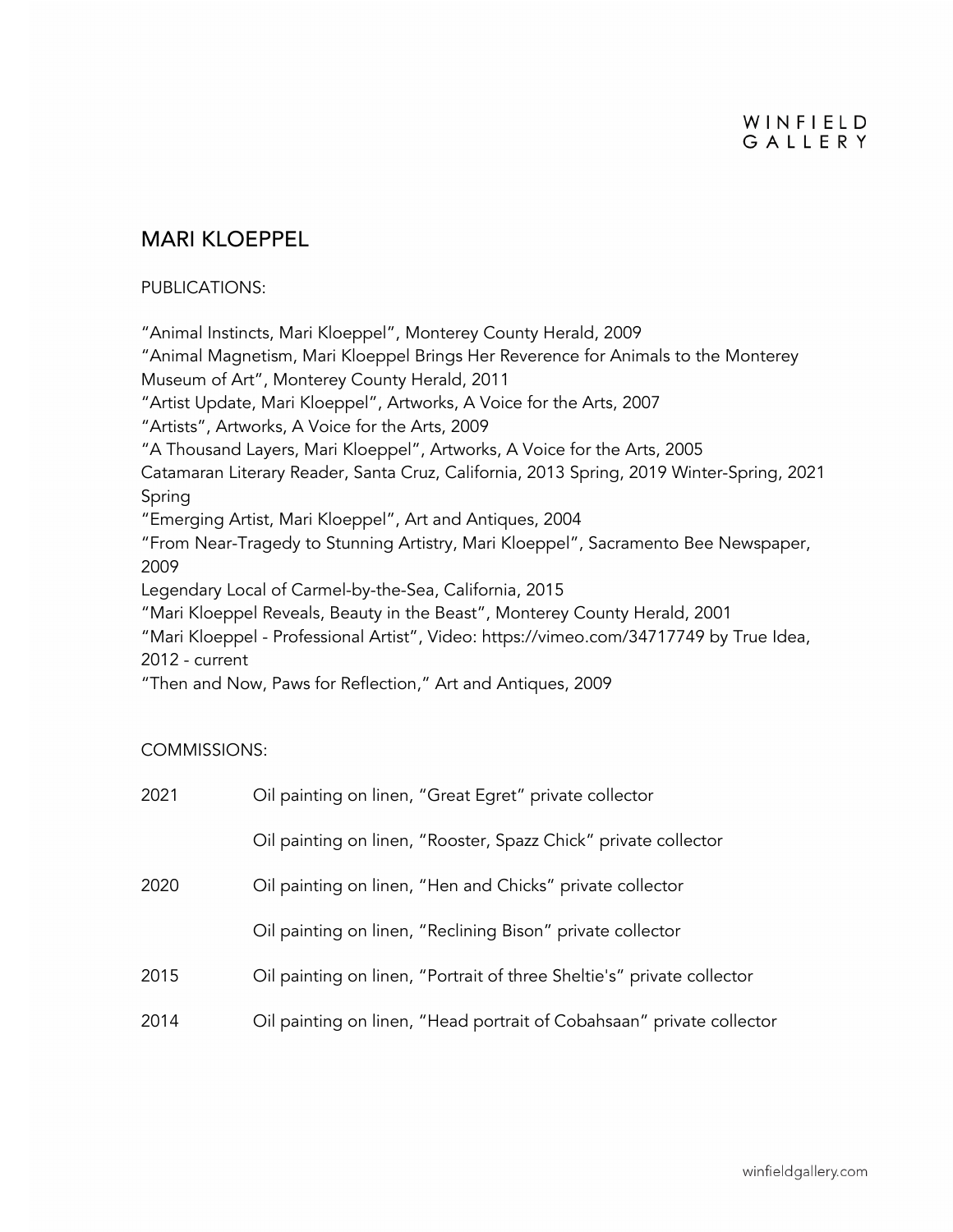# WINFIELD<br>GALLERY

## MARI KLOEPPEL

| 2013 | Oil painting on linen, "White Pelicans" private collector                                        |
|------|--------------------------------------------------------------------------------------------------|
|      | Chalk pastel drawing, "Barn Owl" private collector                                               |
| 2012 | Chalk pastel drawing, "Lola" private collector                                                   |
|      | Oil painting on linen, "Schubert, the Flemish Giant Rabbit on Cinder Block"<br>private collector |
|      | Oil painting on linen, "Scheckinah" private collector                                            |
|      | Oil painting on linen, "Burrowing Owl" private collector                                         |
| 2011 | Oil painting on linen, "Portrait of the horse, Darling" private collector                        |
|      | Oil painting on linen, "Blue with Collar" private collector                                      |
|      | Chalk pastel drawing, "Schubert the Flemish Giant Rabbit on Fortuny Silk"<br>private collector   |
|      | Chalk pastel drawing, "Rabbit on Fabric" private collector                                       |
| 2010 | Oil painting on linen, "Brown Pelican on Rocky Shoreline" private collector                      |
|      | Oil painting on linen, "Cobahsaan Reclining" private collector                                   |
| 2009 | Oil painting on linen, "Cedric" private collector                                                |
|      | Oil painting on linen, "Red Shoulder Hawk with Monterey Pine" for private<br>collector           |
| 2008 | Oil painting on linen, "Two Brown Pelicans on Beach" private collector                           |
|      | Oil paintings (pair) on linen, "Simon and Twinkle" private collector                             |